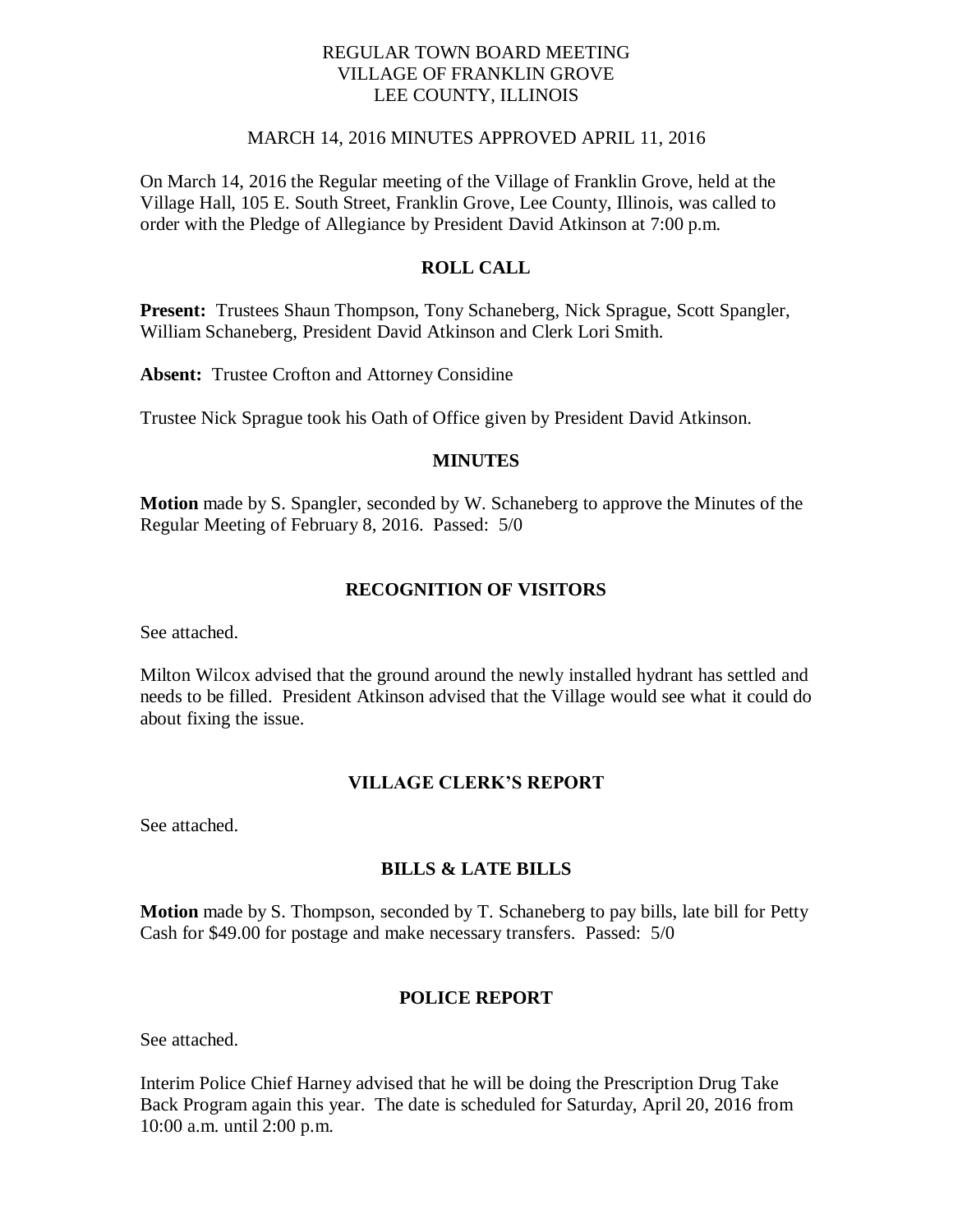## **LEGAL ISSUES (Attorney Considine)**

None

## **GENERAL**

**Motion** made by T. Schaneberg, seconded by S. Spangler to waive the \$60.00 a quarter Capital Improvement Fee on the water and sewer bill for the American Legion due to financial hardship. Passed: 5/0

**Motion** made by T. Schaneberg, seconded by S. Spangler to set the Spring Clean-up Day for April 23, 2016 from 8:00 a.m. until Noon. Passed: 5/0

**Motion** made by T. Schaneberg, seconded by S. Spangler to approve the Proclamation by the Mayor to make May Motorcycle Awareness Month. Passed: 5/0

It was the consensus of the board to pursue a full time Streets & Alley employee.

# C**OMMITTEE REPORTS**

# **STREETS & ALLEYS**

(T. Schaneberg Chairman)

None

## **WATER & SEWER**

(W. Schaneberg Chairman)

None

# **COMMUNITY DEVELOPMENT**

(S. Thompson Chairman)

Trustee Sprague advised the tree removal is done and there was some discussion with regards to other trees that may need attention.

# **PROPERTIES**

(M. Crofton Chairman)

President Atkinson advised that the Women's Shelter has a new roof.

# **FINANCE AND INSURANCE COMMITTEE**

(S. Thompson Chairman)

Trustee Thompson reminded board members to get their budgets in before the next board meeting.